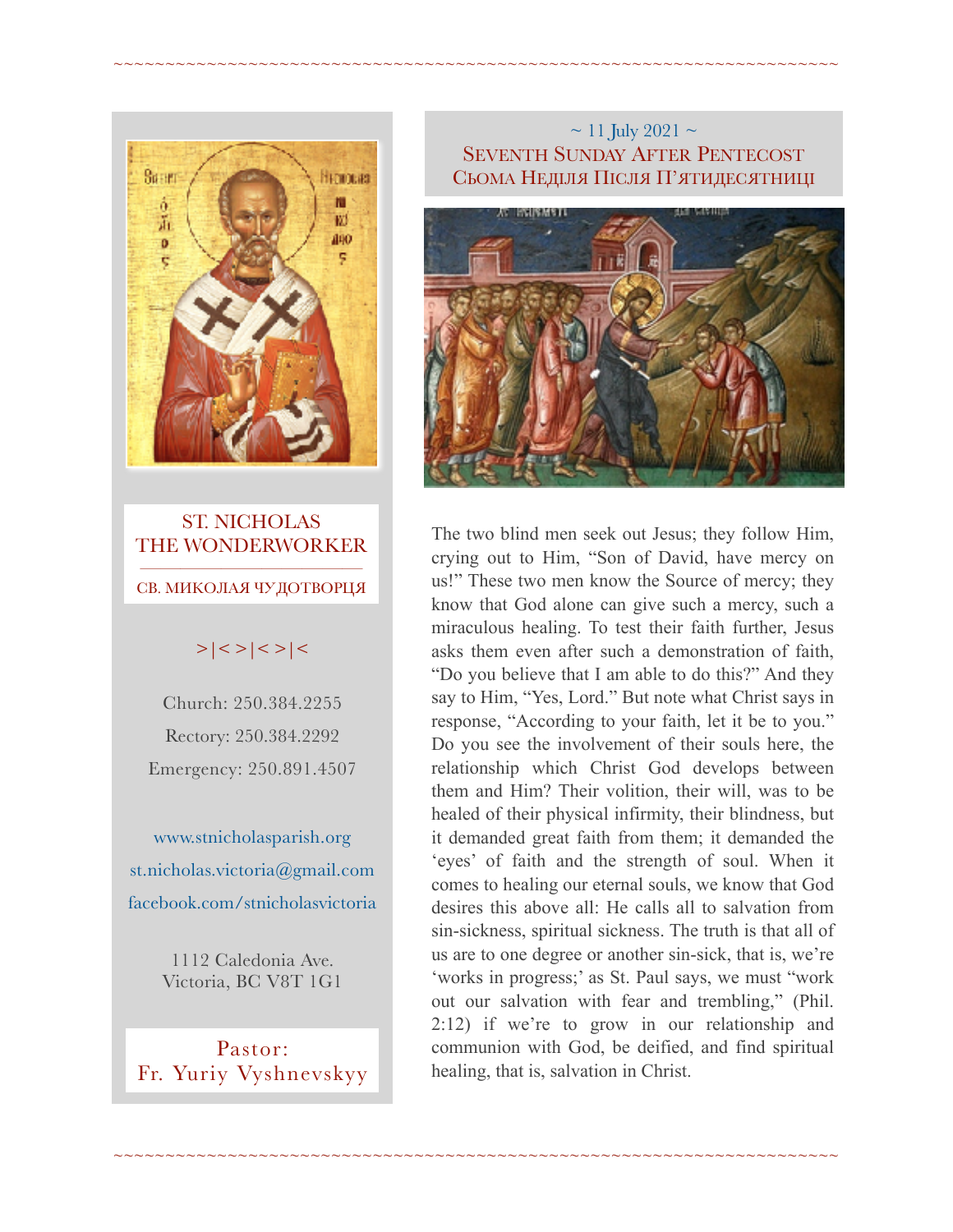|                                                 |                |                                                         | <b>SUNDAY HYMNS</b>                                                                                                                                                                                              |  |  |
|-------------------------------------------------|----------------|---------------------------------------------------------|------------------------------------------------------------------------------------------------------------------------------------------------------------------------------------------------------------------|--|--|
| <b>OPENING HYMN</b>                             |                | Увійди, Єрею / Come My Friends pg. 238-239              |                                                                                                                                                                                                                  |  |  |
| <b>COMMUNION HYMN</b>                           |                | Вірую, Господи / I Do Believe pg. 246-247               |                                                                                                                                                                                                                  |  |  |
| <b>CLOSING HYMN</b>                             |                | Як Славен рg. 292                                       |                                                                                                                                                                                                                  |  |  |
|                                                 |                |                                                         | <b>SUNDAY &amp; DAILY SCHEDULE</b>                                                                                                                                                                               |  |  |
| SUNDAY, July 11                                 |                | Divine Liturgy of St. John Chrysostom - ONLINE<br>10 AM |                                                                                                                                                                                                                  |  |  |
| MONDAY, July 12                                 |                | <b>NO SERVICES</b>                                      |                                                                                                                                                                                                                  |  |  |
| TUESDAY, July 13                                |                | Divine Liturgy of St. John Chrysostom<br>9 AM           |                                                                                                                                                                                                                  |  |  |
| <b>WEDNESDAY, July 4</b>                        |                | Divine Liturgy of St. John Chrysostom<br><b>9 AM</b>    |                                                                                                                                                                                                                  |  |  |
| THURSDAY, July 15                               |                | Divine Liturgy of St. John Chrysostom<br><b>9 AM</b>    |                                                                                                                                                                                                                  |  |  |
| FRIDAY, July 16                                 |                | Divine Liturgy of St. John Chrysostom<br>9 AM           |                                                                                                                                                                                                                  |  |  |
| SATURDAY, July 17                               |                | <b>NO SERVICES</b>                                      |                                                                                                                                                                                                                  |  |  |
| SUNDAY, July 18                                 |                | Divine Liturgy of St. John Chrysostom - ONLINE<br>10 AM |                                                                                                                                                                                                                  |  |  |
|                                                 |                |                                                         | NOTE: to request a Divine Liturgy, please speak with Fr. Yuriy                                                                                                                                                   |  |  |
| <b>SUNDAY EPISTLE</b>                           |                |                                                         | <b>JULY 4 DONATIONS</b>                                                                                                                                                                                          |  |  |
| <b>DATE</b>                                     | <b>READING</b> |                                                         | Envelope donations: \$610.00; Pre-authorized<br>donations June 28 to July 4: \$500.00; Canada Helps<br>online donations June 28 to July 4: \$24.13; In<br>Memory of Julie Chupick: \$100.00<br>TOTAL: \$1,234.13 |  |  |
| SUNDAY, Jul 11                                  | Rm 15:1-7      |                                                         |                                                                                                                                                                                                                  |  |  |
| SUNDAY, Jul 18                                  | Heb 13:7-16    |                                                         |                                                                                                                                                                                                                  |  |  |
| SUNDAY, Jul 25                                  | 1 Cor 3:9-17   |                                                         | May God bless and reward you abundantly for your                                                                                                                                                                 |  |  |
| SUNDAY, Aug 1                                   | 1 Cor 4:9-16   |                                                         | generosity!                                                                                                                                                                                                      |  |  |
| DONATE ONLINE - www.canadahelps.org/en/dn/45460 |                |                                                         |                                                                                                                                                                                                                  |  |  |
| PASTORAL MINISTRY & HOLY MYSTERIES              |                |                                                         |                                                                                                                                                                                                                  |  |  |

~~~~~~~~~~~~~~~~~~~~~~~~~~~~~~~~~~~~~~~~~~~~~~~~~~~~~~~~~~~~~~~~~~~~~~

| given to the parish priest, and he should be contacted before any other arrangements are made |  |
|-----------------------------------------------------------------------------------------------|--|
|                                                                                               |  |
|                                                                                               |  |
|                                                                                               |  |

*Apostolic Administrator ~ Bishop David Motiuk ~ [www.nweparchy.ca](http://www.nweparchy.ca)*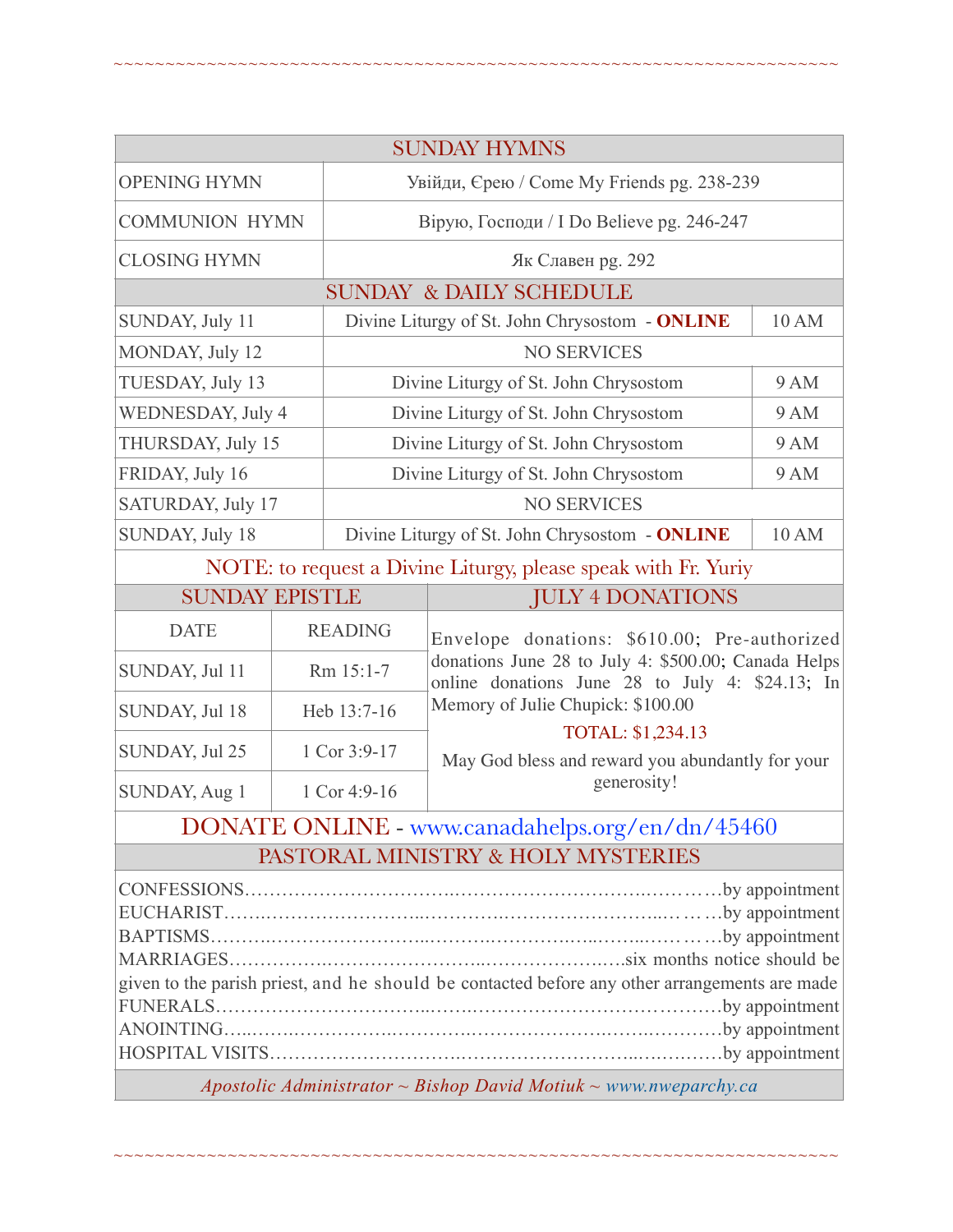# ANNOUNCEMENTS

~~~~~~~~~~~~~~~~~~~~~~~~~~~~~~~~~~~~~~~~~~~~~~~~~~~~~~~~~~~~~~~~~~~~~~

**HAPPY BIRTHDAY** to LUBA KUCHARYSHYN and all those who celebrated their birthdays this past week. May the Lord Our God continue to bless you abundantly and the Holy Mother of God protects you at all times. Многая Літа!

**CONFESSIONS** - if you would like to come to confession please contact Fr. Yuriy at 250.891.4507 or [st.nicholas.victoria@gmail.com](mailto:st.nicholas.victoria@gmail.com)

**PRAYER REQUEST -** Please keep in your prayers SYLVIA KELLY, CHARLOTTE & ED KRAKOWSKI, RICHARD NEWBERRY, LANCE DELVES, RICHARD MACEWKO, ANNE DRAPACK, PETER IWANUCK, LEO VANDERVEN and other members of our parish, our family and friends who are ailing, in hospitals, nursing homes and those who are not able to join actively in their community.

**EASTERN CHRISTIAN TRADITION** - learn more about Eastern Christian Tradition from the Newman Theological College. The program provides an introduction to the rich tradition of the Eastern Christian faith. Participants will explore their faith through the study of the Theology of Eastern Christianity, Worship and Spirituality of the Eastern Catholic Churches, Praying with Icons, and The Holy Mysteries, the terminology for what the West calls the Sacraments. For more information go to <https://newman.edu/ccs>

**UNITY 2021** - Unity is a national gathering of Ukrainian Catholic young adults (1 to years of age) to further understand, embrace and celebrate the Ukrainian Catholic faith through prayer, education and fellowship. Unity promotes and strengthens Ukrainian Catholic religious life and social outreach through faith-based activities and workshops. Unity has been held across Canada since 1996, with hundreds of young adults from across the country being enriched by the experience. This meaningful weekend offers spiritual guidance, community service, and opportunities to deepen one's faith through catechetical enrichment. For information & registration go to [unitytoronto2021@gmail.com](mailto:unitytoronto2021@%F4%8F%B0%A5gmail.com)

**BEQUESTS & WILLS** - Leaving a bequeath is a process of giving a donation through your will. It is simply a distribution from your estate to a charitable organization through your last will and testament. It can be as small or as large a donation as you wish. It is important that you talk to your lawyer about the process. In your kindness please remember St Nicholas the Wonderworker Ukrainian Catholic Church in your bequeath and will. If anyone wishes to make such a bequeath in their will, the following clause may be included or added to a will: "I give, devise, and bequeath to **St Nicholas the Wonderworker Ukrainian Catholic Parish -** *1112 Caledonia Avenue, Victoria BC, V8T 1G1*, the sum of \$ \_\_\_\_\_ (or \_\_\_\_% of my estate), to be used for the benefit of the parish and it's pastoral activities."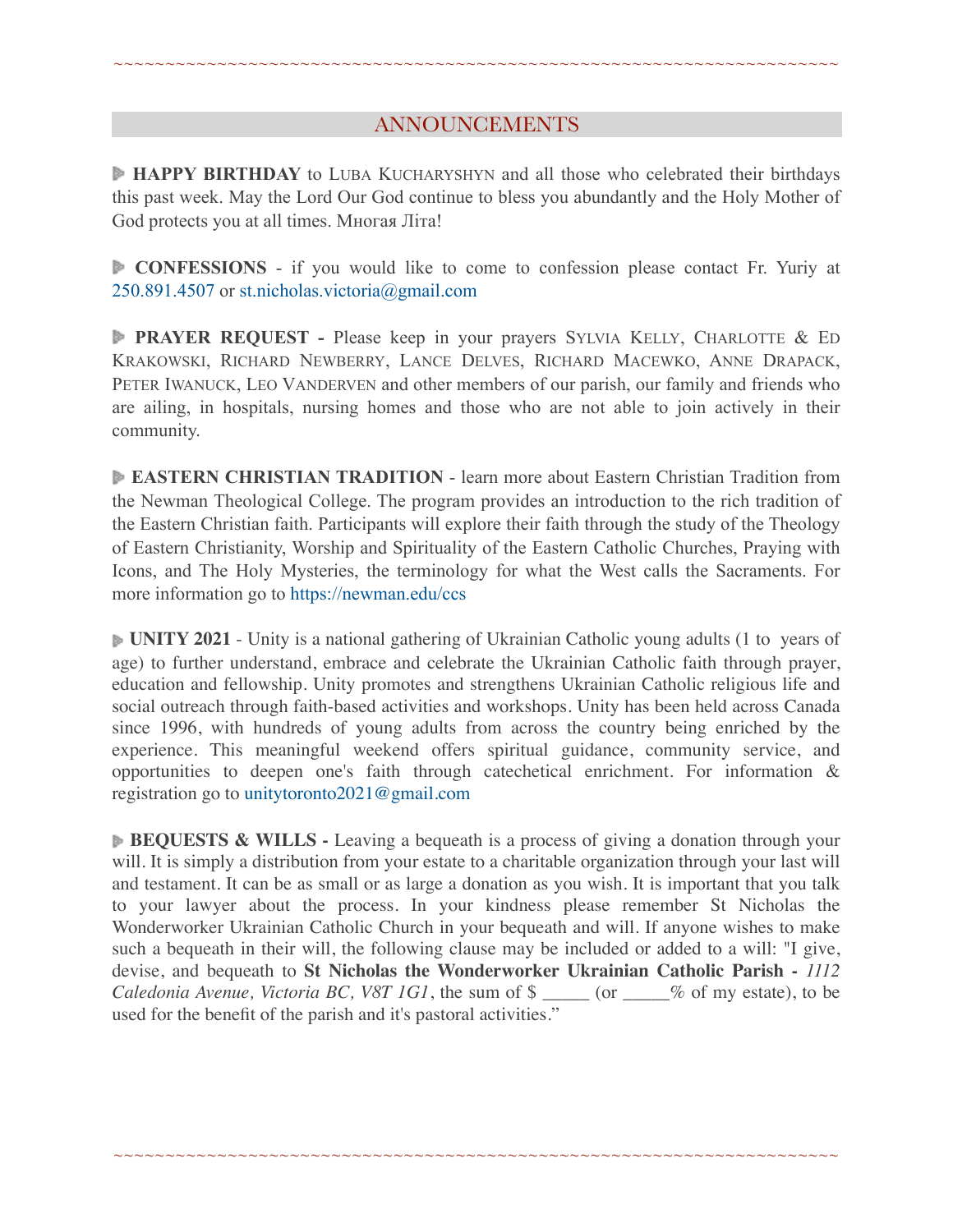# DIVINE LITURGY PROPERS

~~~~~~~~~~~~~~~~~~~~~~~~~~~~~~~~~~~~~~~~~~~~~~~~~~~~~~~~~~~~~~~~~~~~~~

*The Divine Liturgy of our Father among the Saints John Chrysostom. Scripture readings from the New Testament are taken from the New Revised Standard Version Catholic Edition. Українською - у перекладі Івана Хоменка.* 

**Troparion, Tone 6:** Angelic powers were upon Your tomb\* and the guards became like dead men;\* Mary stood before Your tomb\* seeking Your most pure body.\* You captured Hades without being overcome by it.\* You met the Virgin and granted life.\* O Lord, risen from the dead,\* glory be to You!

**Glory: Kontakion, Tone 6:** With His life-giving hand\* Christ our God, the Giver of life,\* raised all the dead from the murky abyss\* and bestowed resurrection upon humanity.\* He is for all the Saviour,\* the resurrection and the life, and the God of all.

**Now: Theotokion, Tone 6:** Undaunted patroness of Christians,\* O steadfast intermediary with the Creator,\* turn not away from the suppliant voices of sinners,\* but in your kindness come to help us who cry out to you in faith.\* Be quick to intercede, make haste to plead,\* for you are ever the patroness of those who honour you, O Mother of God.

**Prokeimenon, Tone 6:** Save Your people, O Lord, \* and bless Your inheritance. *Verse:* Unto You I will cry, O Lord, my God, lest You turn from me in silence. *(Psalm 27:9,1)*

**Epistle - Romans 15:1-7 - A reading from the Epistle of the Holy Apostle Paul to the Romans.** Brothers and Sisters, we who are strong ought to put up with the failings of the weak, and not to please ourselves. Each of us must please our neighbor for the good purpose of building up the neighbor. For Christ did not please himself; but, as it is written, "The insults of those who insult you have fallen on me." For whatever was written in former days was written for our instruction, so that by steadfastness and by the encouragement of the scriptures we might have hope. May the God of steadfastness and encouragement grant you to live in harmony with one another, in accordance with Christ Jesus, so that together you may with one voice glorify the God and Father of our Lord Jesus Christ. Welcome one another, therefore, just as Christ has welcomed you, for the glory of God.

**Alleluia, Tone 6:** *Verse:* He who lives in the aid of the Most High, shall dwell under the protection of the God of heaven. *Verse:* He says to the Lord: You are my protector and my refuge, my God, in Whom I hope. *(Psalm 90:1,2)*

**Gospel - Matthew 9:27-35 -** At that time, as Jesus went on from there, two blind men followed him, crying loudly, "Have mercy on us, Son of David!" When he entered the house, the blind men came to him; and Jesus said to them, "Do you believe that I am able to do this?" They said to him, "Yes, Lord." Then he touched their eyes and said, "According to your faith let it be done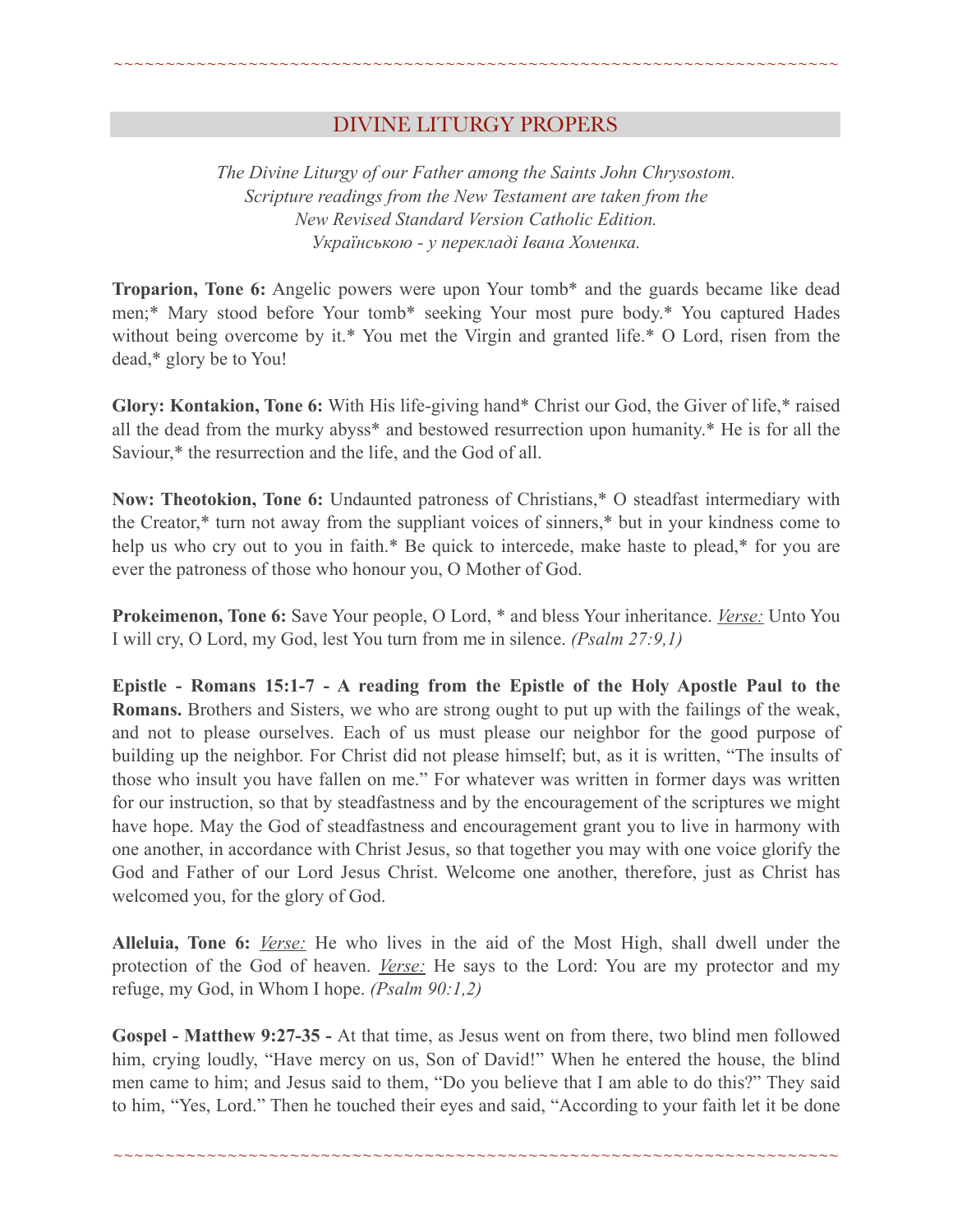to you." And their eyes were opened. Then Jesus sternly ordered them, "See that no one knows of this." But they went away and spread the news about him throughout that district. After they had gone away, a demoniac who was mute was brought to him. And when the demon had been cast out, the one who had been mute spoke; and the crowds were amazed and said, "Never has anything like this been seen in Israel." But the Pharisees said, "By the ruler of the demons he casts out the demons." Then Jesus went about all the cities and villages, teaching in their synagogues, and proclaiming the good news of the kingdom, and curing every disease and every sickness.

~~~~~~~~~~~~~~~~~~~~~~~~~~~~~~~~~~~~~~~~~~~~~~~~~~~~~~~~~~~~~~~~~~~~~~

**Communion Hymn:** Praise the Lord from the heavens;\* praise Him in the highest.\* Alleluia, alleluia,\* alleluia. *(Psalm 148:1)*

*>|< >|< >|<* 

**Тропар, глас 6:** Ангельські сили на гробі Твоїм\* і сторожі омертвіли;\* Марія ж стояла при гробі,\* шукаючи пречистого тіла Твого.\* Полонив Ти ад і, не переможений від нього,\* зустрів Ти Діву, даруючи життя.\* Воскреслий з мертвих, Господи, слава Тобі!

**Слава: Кондак, глас 6:** Животворною рукою Життєдавець, Христос Бог,\* воскресив з темних безодень всіх померлих\* і подав воскресіння людському родові:\* Він бо усіх Спаситель,\* восресіння, життя і Бог усіх.

**І нині: Богородичний, глас 6:** Заступнице християн бездоганна,\* Посереднице до Творця незамінна,\* не погорди молінням грішних,\* але випереди, як Блага, з поміччю нам, що вірно Тобі співаємо.\* Поспішись на молитву і скоро прийди на моління,\* заступаючи повсякчас, Богородице, тих, що Тебе почитають.

**Прокімен, глас 6:** Спаси, Господи, \* людей Твоїх \* і благослови спадкоємство Твоє. *Стих:* До Тебе, Господи, взиватиму; Боже мій, не відвертайсь мовчки від мене.

**Апостол - Рм. 15:1-7 - До Римлян послання Святого Апостола Павла читання:** Браття сестри, ми, сильні, мусимо нести немочі безсильних, а не собі догоджати. Кожний із нас нехай намагається догодити ближньому: на добро, для збудування. Бо й Христос не собі догоджав, а як написано: «Зневаги тих, що тебе зневажають, упали на мене.» Все бо, що було написане давніше, написане нам на науку, щоб ми мали надію через терпеливість й утіху, про які нас Письмо навчає. Бог же терпеливости й утіхи, за прикладом Христа Ісуса, нехай дасть вам, щоб ви між собою однаково думали за Христом Ісусом; щоб ви однодушно, одними устами славили Бога й Отця Господа нашого Ісуса Христа. Тому приймайте один одного, як і Христос прийняв вас у Божу славу.

**Алилуя, глас 6:** *Стих:* Хто живе під охороною Всевишнього, під покровом Бога небесного оселиться. *Стих:* Скаже він Господеві: Ти заступник мій і пристановище моє, Бог мій, на котрого я надіюся.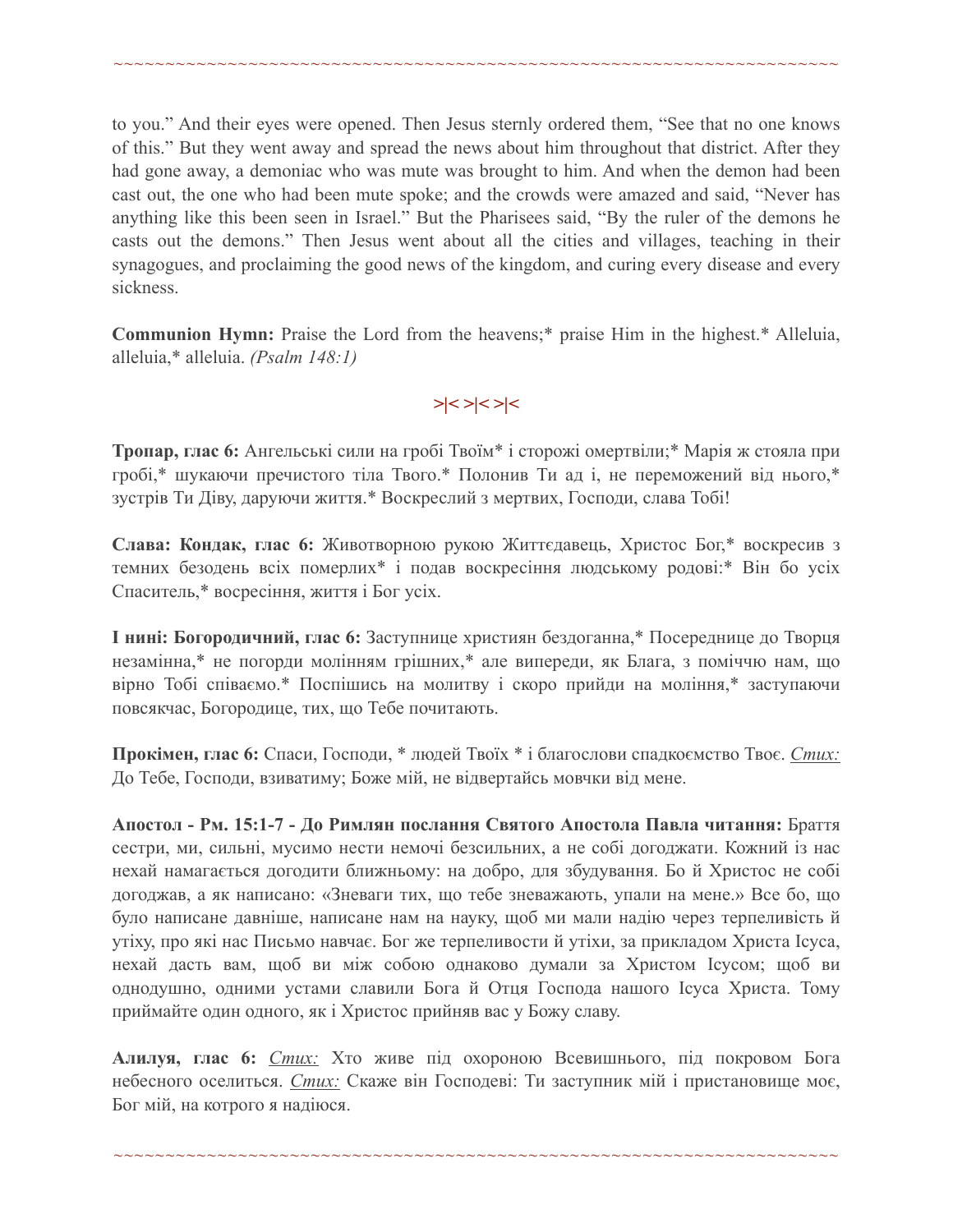~~~~~~~~~~~~~~~~~~~~~~~~~~~~~~~~~~~~~~~~~~~~~~~~~~~~~~~~~~~~~~~~~~~~~~

**Євангеліє - Мт 9:27-35 -** У той час, як Ісус відходив звідти, слідом за ним пустилися два сліпці й кричали: "Помилуй нас, сину Давидів!" І коли він увійшов до хати, сліпці приступили до нього, а він спитав їх: "Чи віруєте, що я можу це зробити?" – "Так, Господи!" – кажуть йому ті. Тоді він доторкнувся до їхніх очей, мовивши: "Нехай вам станеться за вашою вірою!" І відкрились їхні очі. Ісус же суворо наказав їм: "Глядіть, щоб ніхто не знав про це." Та ті, вийшовши, розголосили про нього чутку по всій країні. А як вони виходили, приведено до нього німого, що був біснуватий. Коли ж він вигнав біса, німий почав говорити, і люди дивувалися, кажучи: "Ніколи щось таке не об'являлося в Ізраїлі!" Фарисеї ж говорили: "Він виганяє бісів князем бісівським!" Ісус обходив усі міста і села, навчаючи в їхніх синагогах, проповідуючи Євангелію царства та вигоюючи всяку хворобу й недугу.

**Причасний:** Хваліте Господа з небес,\* хваліте Його на висотах. Алилуя, алилуя, алилуя!



#### PRAYER DURING THE CORONAVIRUS OUTBREAK

Jesus Christ, you travelled through towns and villages "curing every disease and illness." At your command, the sick were made well. Come to our aid now, in the midst of the global spread of the coronavirus, that we may experience your healing love.

Heal those who are sick with the virus. May they regain their strength and health through quality medical care.

Heal us from our fear, which prevents nations from working together and neighbours from helping one another.

Heal us from our pride, which can make us claim invulnerability to a disease that knows no borders.

Stay by our side in this time of uncertainty and sorrow. Be with those who have died from the virus. May they be at rest with you in your eternal peace. Be with the families of those who are sick or have died. As they worry and grieve, defend them from illness and despair. May they know your peace. Be with the doctors, nurses, researchers and all medical professionals who seek to heal and help those affected and who put themselves at risk in the process. May they know your protection and peace. Be with our priests and spiritual care givers. May they know that they are loved and cared for.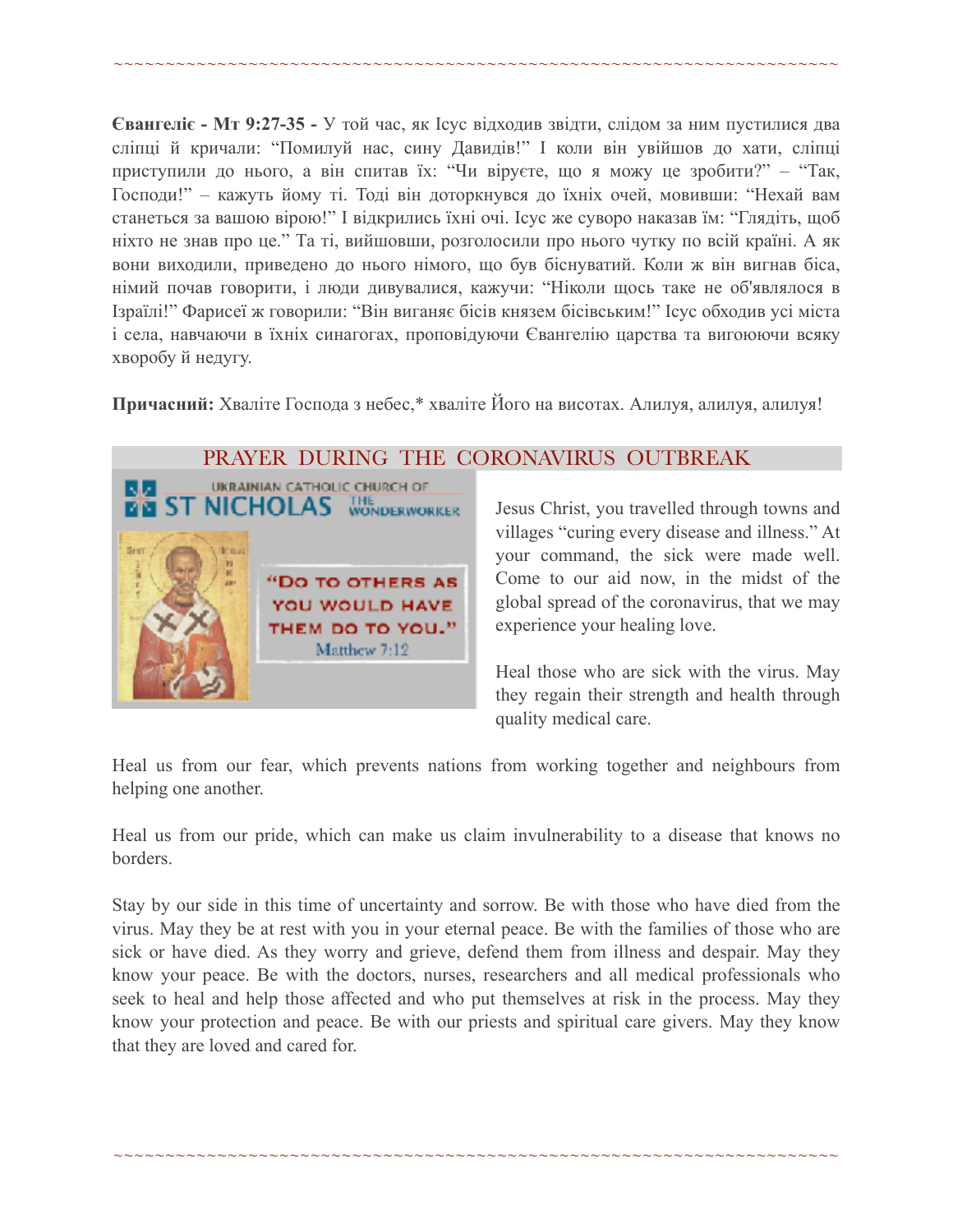Be with the leaders of all nations. Give them the foresight to act with charity and true concern for the well-being of the people they are meant to serve. Give them the wisdom to invest in longterm solutions that will help prepare for or prevent future outbreaks. May they know your peace, as they work together to achieve it on earth.

~~~~~~~~~~~~~~~~~~~~~~~~~~~~~~~~~~~~~~~~~~~~~~~~~~~~~~~~~~~~~~~~~~~~~~

Whether we are home or abroad, surrounded by many people suffering from this illness or only a few, Jesus Christ, stay with us as we endure and mourn, persist and prepare. In place of our anxiety, give us your peace.

For You are a God of mercy, kindness, and love, and we glorify You, Father, Son, and Holy Spirit, now and for ever and ever. Amen.

# **>|< >|< >|<**

#### **МОЛИТВА ПІД ЧАС СПАЛАХУ КОРОНАВІРУСУ**

Ісусе Христе, ти подорожував по містах і селах, оздоровлюючи від хвороб і немочей. За Твоїм повелінням хворі видужували. У час пандемії коронавірусу повели цій хворобі відступити, щоб ми відчули Твою оздоровлюючу любов.

Вилікуй тих, хто хворий вірусом. Нехай вони відновлять свої сили та здоров'я завдяки якісній медичній допомозі.

Вилікуй нас від нашого страху, який заважає націям спільно працювати та сусідам допомагати один одному.

Вилікуй нас від нашої гордості, яка може змусити нас претендувати на невразливість до захворювання, що не знає меж.

Залишайся поруч у цей час невизначеності та смутку. Будь з тими, хто помер від вірусу. Нехай вони спочивають з Тобою у вічному спокої. Будь з родинами тих, хто хворий або помер, коли вони турбуються і сумують, захищай їх від хвороб і відчаю. Нехай вони знають Твій спокій.

Будь з лікарями, медсестрами, дослідниками та всіми медичними працівниками, котрі прагнуть вилікувати та допомогти постраждалим та, котрі піддають себе ризику в своїй праці. Нехай вони знають Твій захист і спокій.

Будь з нашими священиками та духовними опікунами. Нехай вони знають, що їх люблять і піклуються про них.

Будь з лідерами всіх націй. Дай їм передбачення діяти милосердно та зі справжньою турботою про добробут людей, котрим вони призначені служити. Надай їм мудрості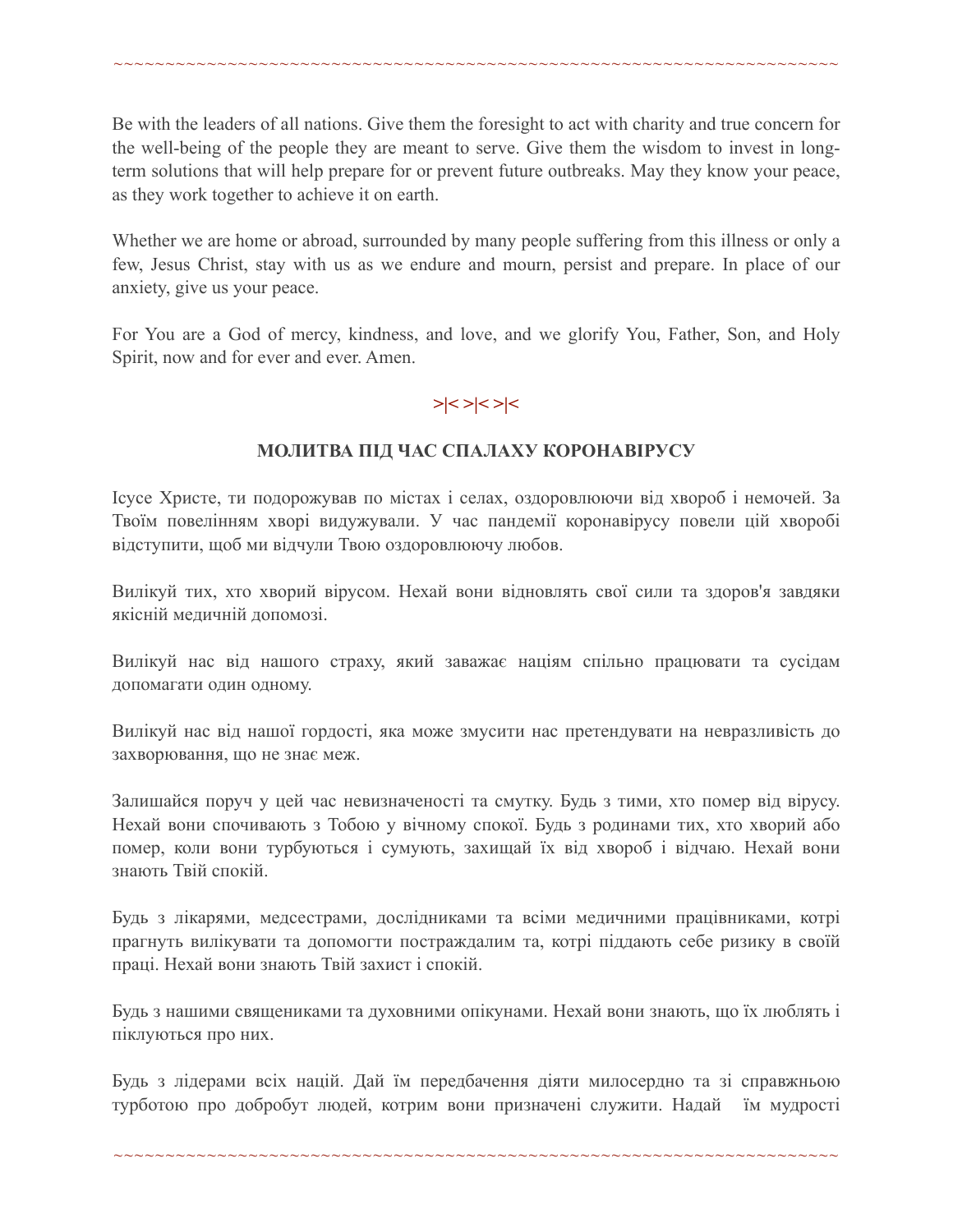інвестувати у довгострокові рішення, які допоможуть підготуватися або запобігти майбутнім спалахам. Нехай вони пізнають Твій мир, коли разом працюють над досягненням його на землі.

~~~~~~~~~~~~~~~~~~~~~~~~~~~~~~~~~~~~~~~~~~~~~~~~~~~~~~~~~~~~~~~~~~~~~~

Будь ми вдома чи за кордоном, в оточенні багатьох людей, які страждають цією хворобою, або наодинці, Ісусе Христе, залишайтеся з нами, коли ми терпимо і сумуємо. Замість нашої тривоги дай нам спокій.

Бо Ти - Бог милосердя, доброта та любов, і ми прославляємо Тебе, Отця, і Сина, і Святого Духа, нині, і повсякчас, і на віки вічні. Амінь.

# SEVENTH SUNDAY AFTER PENTECOST - TRUE MESSIAH

 The ninth chapter of St Matthew's Gospel records several miracles in succession: the healing of a paralytic, of the ruler's daughter, of a woman with a flow of blood, two blind men and a mute man. Only in the case of the two blind men do we find that the Lord Jesus "*… sternly warned them, saying,* '*See that no one knows it'*" (Mt 9:30). Why did the Lord want these two to keep quiet while not demanding that the paralytic and the others do the same?

 The key seems to be in the way the blind men approached Jesus. Unlike the others healed in this chapter, the blind men called out to Him, "*Son of David, have mercy on us!*" (v. 27) They accorded Him the messianic title "Son of David." But was Jesus ready to be acclaimed as Messiah at this stage of His life?

#### **What Kind of Messiah?**

 Many Jewish people at the time of Christ were looking for the Messiah, God's "Anointed One". Most looked for a royal warrior – another David – who would drive out the Romans from the Holy Land and restore the power of Israel in the region. This political Messiah would usher in a period of prosperity and power for the people of Israel.

 Others in that period thought that the Messiah would restore the old priestly line and the temple rites used before the exile of the Israelites in Babylon. He would be a priestly Messiah, renewing the temple and restoring the original spirit of its liturgy.

 The Lord Jesus had a very different view of His role. He was not to be an earthly king; He never urged political dissension or encouraged revolt against Roman rule. As He was to tell Pilate, "*My kingdom is not of this world. If My kingdom were of this world, My servants would fight, so that I should not be delivered to the Jews; but now My kingdom is not from here*" (Jn 18:36).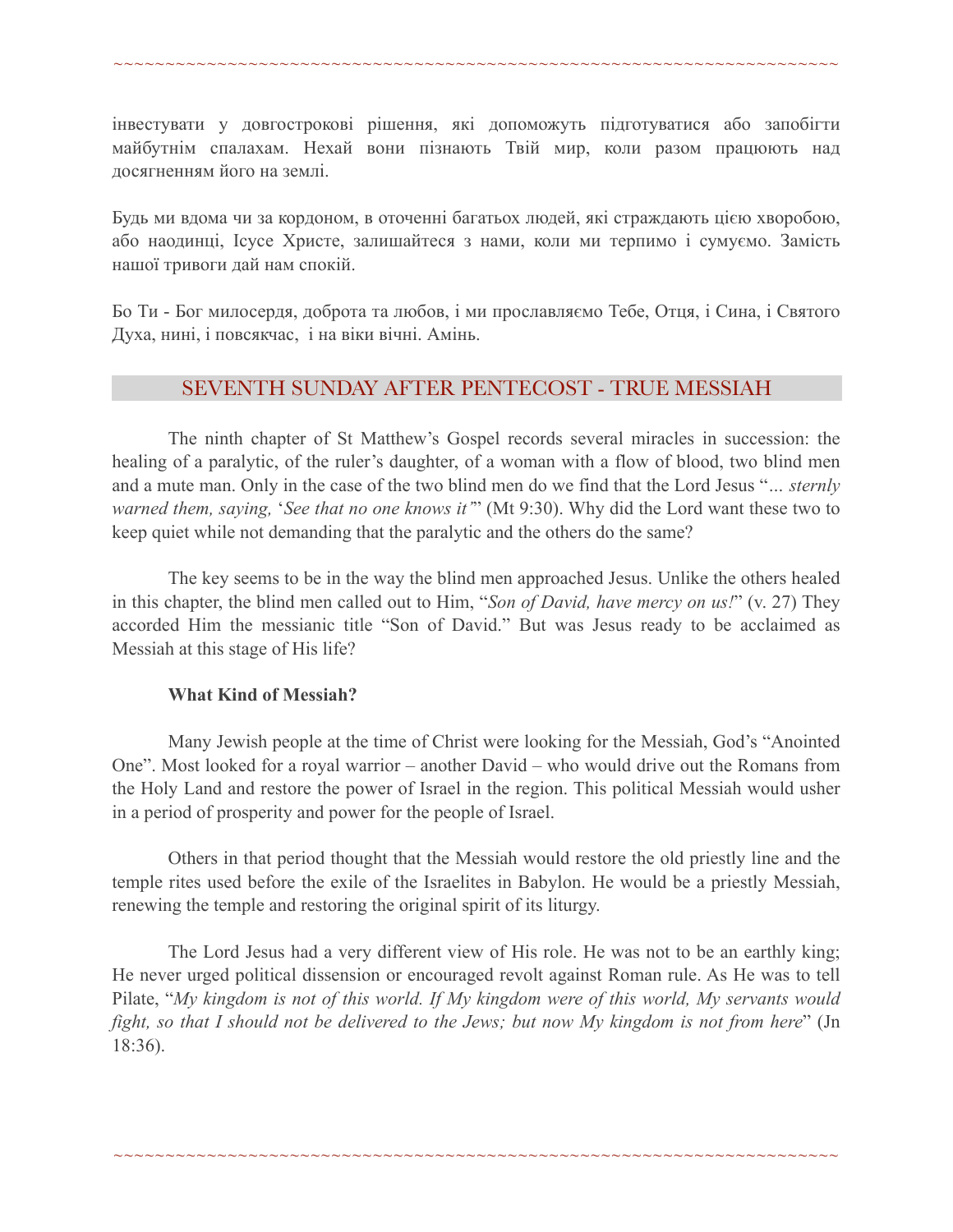Neither did the Lord Jesus attempt to restore the usages of Solomon's temple. He would fulfill the entire Old Covenant in Himself, becoming the new temple, the house of God on earth. It was with this in mind that the Lord told the Jews on driving away the money-changers, *"'Destroy this temple, and in three days I will raise it up.' Then the Jews said, 'It has taken fortysix years to build this temple, and will You raise it up in three days?' But He was speaking of the temple of His body. Therefore, when He had risen from the dead, His disciples remembered that He had said this to them; and they believed the Scripture and the word which Jesus had said"* (Jn 2:19-22).

~~~~~~~~~~~~~~~~~~~~~~~~~~~~~~~~~~~~~~~~~~~~~~~~~~~~~~~~~~~~~~~~~~~~~~

#### **The "Messianic Secret"**

 Beginning in the late nineteenth century, biblical commentators began using the term "Messianic secret" to describe Jesus' reluctance to be described as Messiah. Had Jesus allowed Himself to be proclaimed "Messiah" while not fulfilling His hearers' this-worldly expectations, He would have made it impossible for anyone to come to believe in Him. He would have given them the right word, but the wrong idea. He might also have come to the attention of the religious and political authorities before He had developed followers nurtured to any degree with His vision of the Kingdom of God.

 Rather we see Jesus beginning a long process of choosing disciples and allowing them to discover for themselves that He was God's Anointed. Jesus never claimed the title of Messiah for Himself and only hinted at it among those most committed to the Kingdom of God. Thus we are told: *"… when John had heard in prison about the works of Christ, he sent two of his disciples and said to Him, 'Are You the Coming One, or do we look for another?' Jesus answered and said to them, 'Go and tell John the things which you hear and see: The blind see and the lame walk; the lepers are cleansed and the deaf hear; the dead are raised up and the poor have the gospel preached to them. And blessed is he who is not offended because of Me'"* (Mt 11:2-6). Jesus leaves John and his followers to draw their own conclusions.

 Some people perceived that Jesus was more than just a teacher. When two of John's disciples went after Jesus, He turned and asked "*What do you seek?*" The tongue-tied Andrew could only say, "*Where are you staying?*" But after spending the day with Jesus, Andrew would tell his brother Simon, "*We have found the Messiah*" (Jn 1:41).

 The Gospels record the disciples' slow process of learning what the Lord Jesus' mission actually was. At times they seemed no more attuned to Jesus' teaching than were the crowds. When Jesus taught the importance of inner purity rather than the ritual purity of "clean" and "unclean" foods, the disciples found it hard to accept. *"Are you thus without understanding also?"* Jesus replied (Mk 7:18).

 While the Gospels show how gradually the disciples grew to appreciate Jesus as the Messiah, they also note that others had no hesitation in proclaiming His true identity. The demons, as bodiless powers, understood from the start just who Jesus was. The spirit which Jesus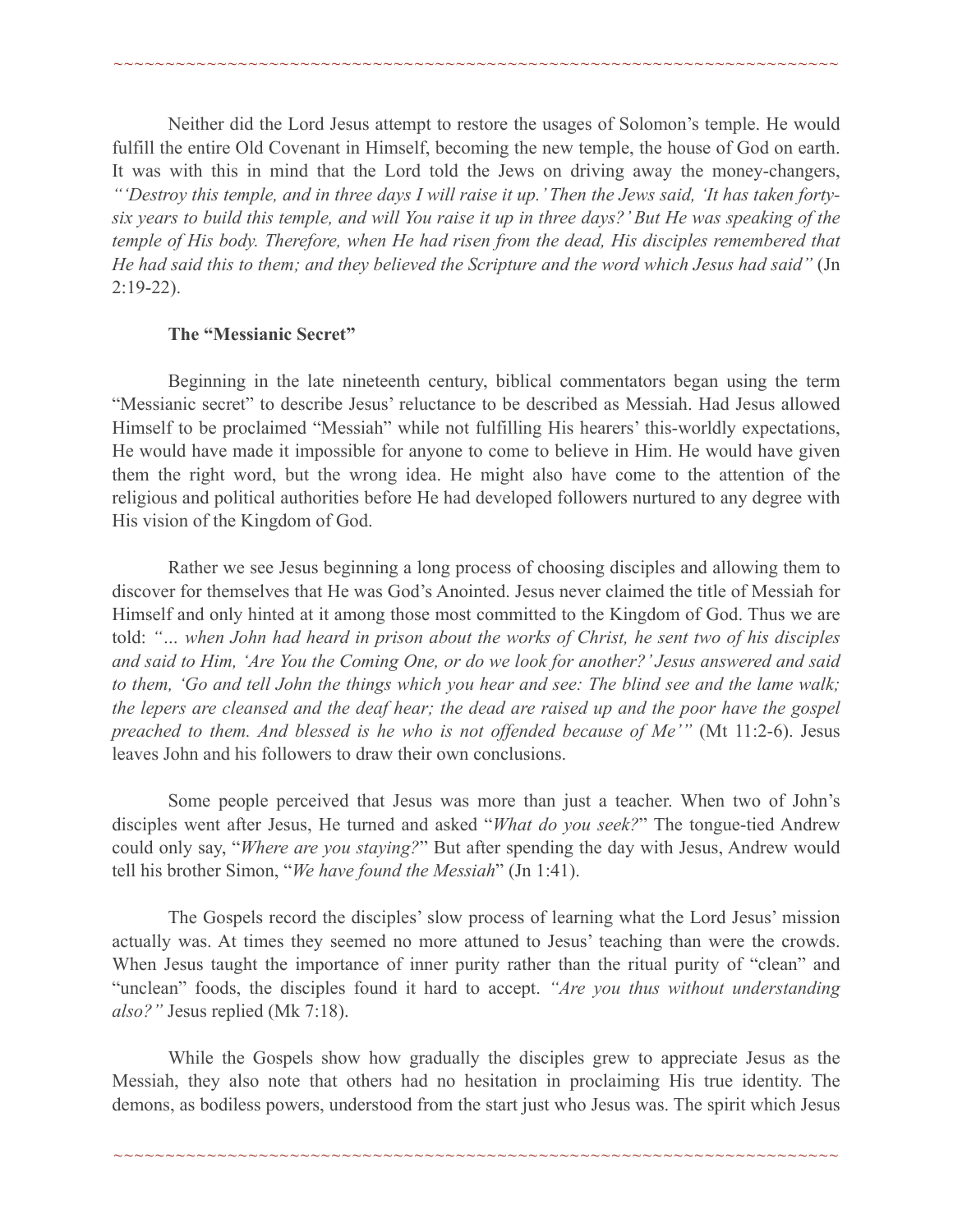expelled in Capernaum affirmed, "*I know who You are – the Holy One of God"* (Mk 1:24). The Gerasene demoniacs protested, *"What have we to do with You, Jesus, Son of God?"* (Mt 8:29). Jesus silenced them all and *"… did not allow them to speak, for they knew that He was the Christ"* (Lk 4:41).

~~~~~~~~~~~~~~~~~~~~~~~~~~~~~~~~~~~~~~~~~~~~~~~~~~~~~~~~~~~~~~~~~~~~~~

#### **Neither Power Nor Glory**

 The disciples found it hard to think of God's kingdom except in terms of power. When the Lord began preparing His disciples to see that the Messiah must suffer, *"Peter took Him aside and began to rebuke Him, saying, 'Far be it from You, Lord; this shall not happen to You!' But He turned and said to Peter, 'Get behind Me, Satan! You are an offence to Me, for you are not mindful of the things of God, but the things of men'"* (Mt 16:22-23). Later in Jesus' ministry – despite several previous warnings that the Messiah must suffer – the Lord reiterated His teaching (Lk 9:44-48): *"'Let these words sink down into your ears, for the Son of Man is about to be betrayed into the hands of men.' But they did not understand this saying, and it was hidden from them so that they did not perceive it; and they were afraid to ask Him about this saying.* 

 *"Then a dispute arose among them as to which of them would be greatest. And Jesus, perceiving the thought of their heart, took a little child and set him by Him, and said to them, 'Whoever receives this little child in My name receives Me; and whoever receives Me receives Him who sent Me. For he who is least among you all will be great.'"*

Despite all this, when Samaritans refuse to allow Jesus entry into their village, the disciples' reaction still shows their lack of understanding. They had yet to comprehend the ways of God's kingdom. "*And when His disciples James and John saw this, they said, 'Lord, do You want us to command fire to come down from heaven and consume them, just as Elijah did?' But He turned and rebuked them, and said, 'You do not know what manner of spirit you are of. For the Son of Man did not come to destroy men's lives but to save them'"* (Lk 9:54-56).

 Even the experience of the resurrection was not sufficient to turn the disciples from their pursuit of power. When they were all gathered in Jerusalem with the risen Christ, the Book of Acts relates, *"... they asked Him, saying, 'Lord, will You at this time restore the kingdom to Israel?' And He said to them, 'It is not for you to know times or seasons which the Father has put in His own authority. But you shall receive power when the Holy Spirit has come upon you; and you shall be witnesses to Me in Jerusalem, and in all Judea and Samaria, and to the end of the earth*" (Acts 1:6-8). It would only be by the indwelling of the Holy Spirit that the first Church came to understand the real mission of the Messiah.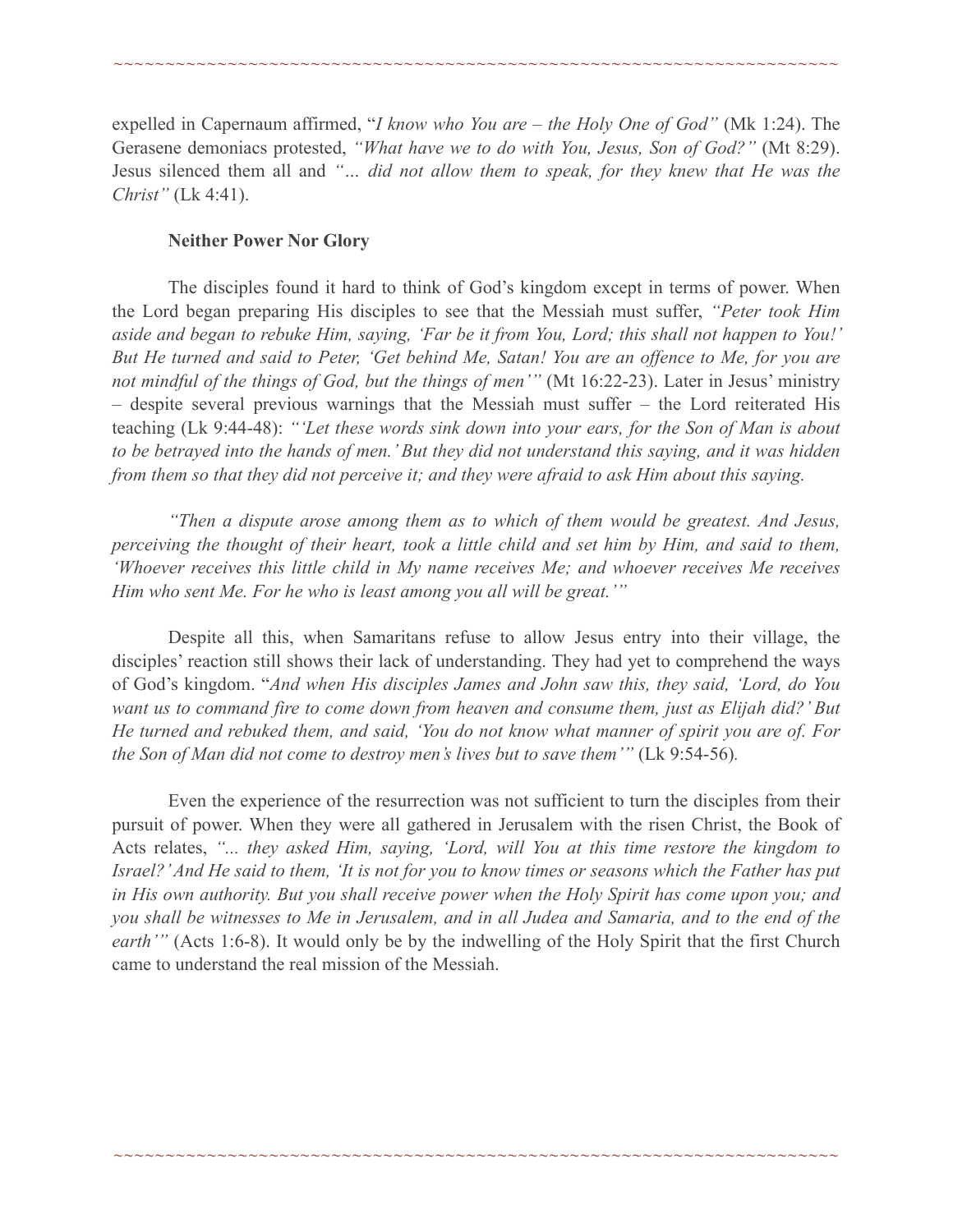# CCCB STATEMENT – DATE OF THE DELEGATION TO THE HOLY SEE

~~~~~~~~~~~~~~~~~~~~~~~~~~~~~~~~~~~~~~~~~~~~~~~~~~~~~~~~~~~~~~~~~~~~~~



 Following the [10 June 2021 announcement](https://www.cccb.ca/announcement/cccb-statement-delegation-to-the-holy-see/) regarding the delegation of Indigenous people to meet with the Holy Father to foster meaningful encounters of dialogue and healing, the Catholic Bishops of Canada are pleased to announce that the delegation is scheduled to take place from 17-20 December 2021 in compliance with global travel restrictions.

 Pope Francis is deeply committed to hearing directly from Indigenous Peoples, expressing his heartfelt closeness, addressing the impact of colonization and the role of the Church in the residential school system, in the hopes of responding to the suffering of Indigenous Peoples and the ongoing effects of intergenerational trauma. The Bishops of

Canada are deeply appreciative of the Holy Father's spirit of openness in generously extending an invitation for personal encounters with each of the three distinct groups of delegates – First Nations, Métis and Inuit – as well as a final audience with all delegates together on 20 December 2021.

 This pastoral visit will include the participation of a diverse group of Elders/Knowledge Keepers, residential school survivors and youth from across the country, accompanied by a small group of Bishops and Indigenous leaders. Planning for the delegation is ongoing and further details will be announced when they are available.

 The Bishops of Canada reaffirm their sincere hope that these forthcoming encounters will lead to a shared future of peace and harmony between Indigenous Peoples and the Catholic Church in Canada.

#### ST. OLHA, EQUAL OF THE APOSTLES, PRINCESS OF KYIVAN RUS' *(July 11)*

~~~~~~~~~~~~~~~~~~~~~~~~~~~~~~~~~~~~~~~~~~~~~~~~~~~~~~~~~~~~~~~~~~~~~~



 St. Olha, Equal of the Apostles, was the wife of Kyivan Great Prince Ihor. After Ihor's death the burden of government fell upon Olha and her three-year-old son Svyatoslav. Olha entered into history as a great builder of the civil life and culture of Kyivan Rus. She extensively traveled throughout the land with the aim of the well- being and improvement of the civil and domestic manner of the life of her subjects.

Having consolidated the inner strengthening of the might of the Kyiv great-princely throne Olha centralized the whole of state rule with the help of the system of "pohosti" (administrative trade centres). Later, when Olha had become a Christian, they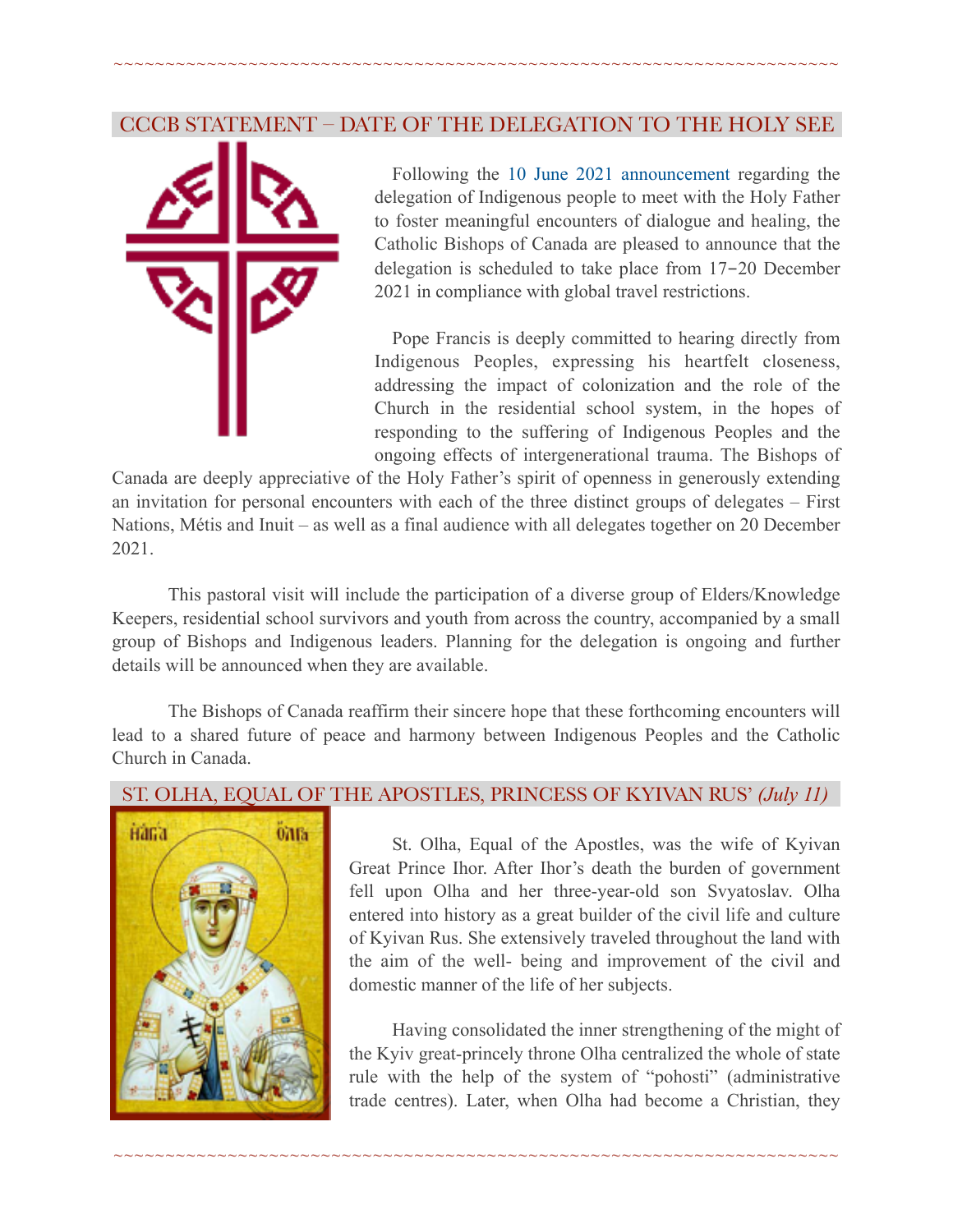began to erect the first churches at the "pohosti"; from the time of the Baptism of Rus' the "pohost" and church (parish) became inseparably associated.

~~~~~~~~~~~~~~~~~~~~~~~~~~~~~~~~~~~~~~~~~~~~~~~~~~~~~~~~~~~~~~~~~~~~~~

But it was not only the strengthening of the civil realm and the improvement of domestic norms of the manner of life for people that attracted the attention of Princess Olha. Even more urgent for her was the fundamental transformation of the religious life of Rus', the spiritual transfiguration of the nation.

In the summer of 954, having entrusted Kyiv to her son Svyatoslav, Princess Olha traveled to Constantinople. This was a peaceful "expedition", combining the tasks of religious pilgrimage and diplomatic mission, but the political considerations demanded that it become simultaneously a display of the military might of Rus' on the Black Sea.

The appearance of the Kyivan fleet in the Bosphorus created the necessary effect for the developing of Kyivan-Byzantine dialogue. A great impression was produced by the wealth of Christian churches and the holy things preserved in them throughout Constantinople. Princess Olha attended services in the finest churches of Constantinople: at Hagia Sophia, at Blachernae, and others.

Princess Olha she made the decision to become a Christian. The sacrament of Baptism was made over her by the Constantinople Patriarch Theophylactus, and her godfather was Emperor Constantine Porphyrogenitos. At Baptism she was given the name Helen in honor of the holy Equal of the Apostles Helen, the mother of St. Constantine. In edifying words spoken at the conclusion of the rite, the Patriarch said, "Blessed are you among Kyivan women, for you have forsaken the darkness and have loved the Light. The Kyivan people shall bless you in all the future generations, from your grandson and great-grandson to your furthermost descendants." He instructed her in the truths of the Faith, the churchly rules and the rule of prayer, he explained the commands about fasting, chastity and charity. "She, however," said the Monk Nestor, "bowed her head and stood, literally like a sponge absorbing water, listening to the teaching." Bowing down to the Patriarch, she said, "By your prayers, O Master, let me be preserved from the wiles of enemies".

After becoming a Christian, Olha zealously devoted herself to efforts of Christian evangelization among the pagans, and also church construction: "demanding the distressing of demons and the beginning of life for Christ Jesus". She built the churches of St. Nicholas and the church of the Holy Wisdom at Kyiv, of the Annunciation of the Most Holy Theotokos at Vytebsk, and of the Holy Life-Creating Trinity at Pskov.

It was no mere coincidence that Olha received in Baptism the name of St. Helen, who found the Venerable Wood of the Cross. The foremost sacred item in the newly built Kyiv Sophia temple was a piece of the Holy Cross, brought by this new Helen from Constantinople, and received by her in blessing from the Patriarch of Constantinople. The Cross, by tradition, was hewn out from an entire piece of the Life-Creating Wood of the Lord.